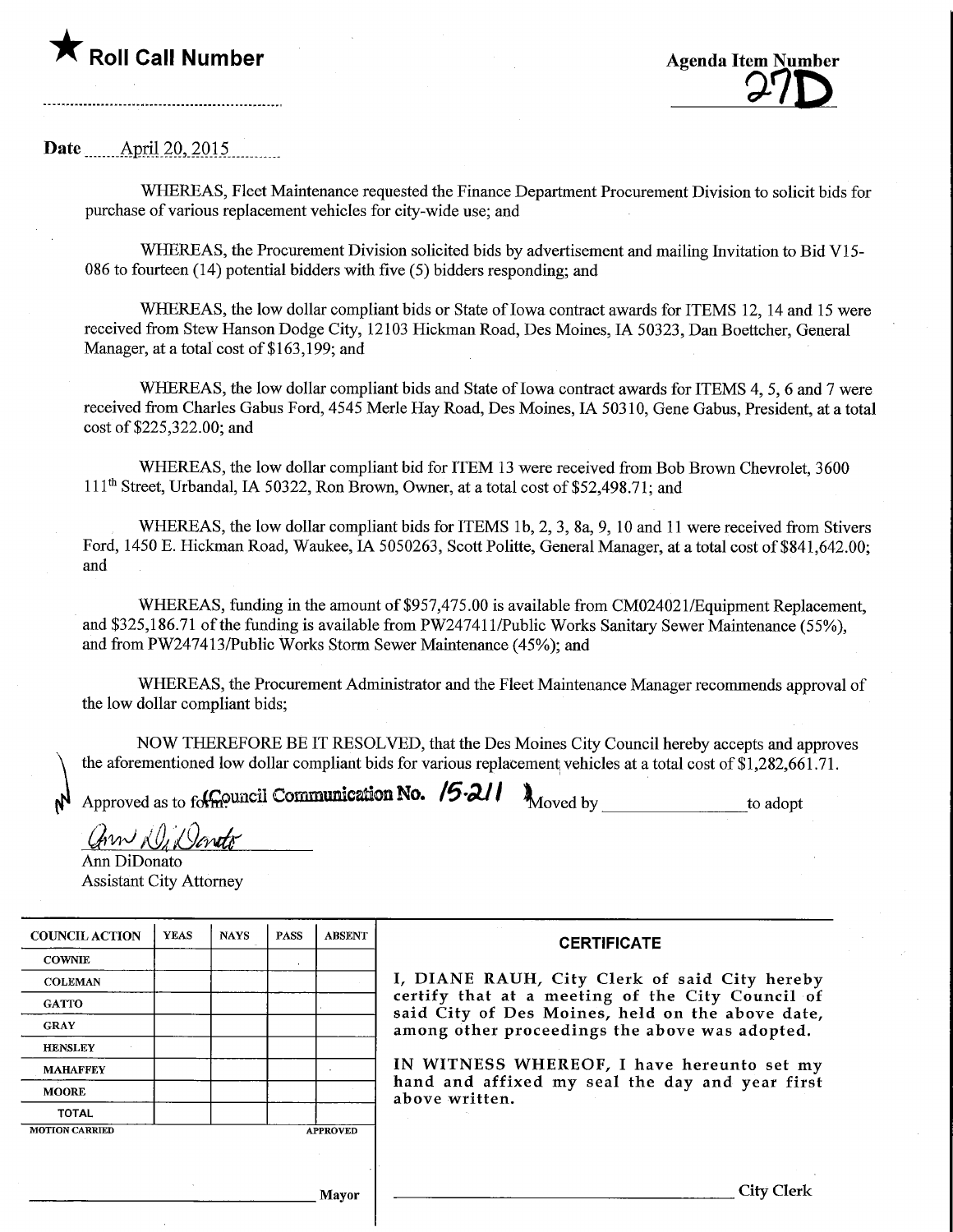|                                                            |                                  | CITY OF DES MOINES - DEPARTMENT OF FINANCE - PURCHASING DIVISION |                                                 |                                        |              |                                 |              |                             |                                           |  |
|------------------------------------------------------------|----------------------------------|------------------------------------------------------------------|-------------------------------------------------|----------------------------------------|--------------|---------------------------------|--------------|-----------------------------|-------------------------------------------|--|
|                                                            |                                  |                                                                  |                                                 |                                        |              |                                 |              |                             |                                           |  |
|                                                            | Vehicles                         | Fleet                                                            | <b>Bid No. V15-086</b>                          |                                        |              |                                 |              |                             |                                           |  |
|                                                            |                                  |                                                                  |                                                 |                                        |              |                                 |              |                             |                                           |  |
|                                                            | Opened: 03/18/15                 | Opened by: mv                                                    | Req.#-                                          |                                        |              |                                 |              |                             |                                           |  |
| Qty                                                        |                                  |                                                                  |                                                 |                                        |              |                                 |              |                             |                                           |  |
| Bidder                                                     | Stew Hanson Dodge City           | Charles Gabus Ford                                               | <b>Bob Brown Chevrolet</b>                      | Stivers Ford                           |              | Ames Ford Lincoln               |              | Ames Ford Lincoln           |                                           |  |
| Address                                                    | 12103 Hickman Rd.                | 4545 Merle Hay Road                                              | 3600 111th Street                               | 1450 E. Hickman Rd.                    |              | 123 Airport Road                |              | 123 Airport Road            |                                           |  |
| City                                                       | Des Moines, JA 50323             | Des Moines, IA 50310                                             | Urbandale, IA 50322                             | Waukee, IA 50263                       |              | Ames, IA 50010                  |              | Ames, IA 50010              |                                           |  |
| Terms<br>FOB:                                              | Net 30                           | <b>Net 30</b>                                                    |                                                 | <b>Net 30</b>                          |              |                                 |              |                             |                                           |  |
| Delivery:                                                  |                                  | 180 to 240 days                                                  | 6 - 8 weeks                                     |                                        |              |                                 |              |                             |                                           |  |
| Department assignment notation                             |                                  |                                                                  |                                                 | Award recommendation-Bold and Bordered |              |                                 |              |                             |                                           |  |
| <b>ITEM 1a- NO AWARD</b>                                   |                                  |                                                                  |                                                 |                                        |              |                                 |              | Bid 2                       | <b>NO RESPONSE FROM:</b>                  |  |
| 19 EA - Police Patrol Sedans                               |                                  |                                                                  |                                                 | \$23,916,00                            | \$454,404,00 | \$25,023.00                     | \$475,437.00 |                             | <b>Bob Brown GMC</b>                      |  |
| Make/Mode/Year                                             |                                  |                                                                  |                                                 | Ford Sedan, 2015                       |              | 2015 Sedan Police Interceptor   |              |                             | Deery Brothers Chevrolet                  |  |
| OR<br><b>ITEM 1b</b><br>19                                 |                                  |                                                                  |                                                 |                                        |              |                                 |              |                             | Dewey Ford  <br>Dewey Chrysler Jeep Dodge |  |
| 19 EA - Police Patrol SUVs                                 |                                  |                                                                  |                                                 | \$26,049,00                            | \$494,931.00 | \$27,264.00                     | \$518,016.00 |                             | International Motorwerks                  |  |
| Make/Model/Year                                            |                                  |                                                                  |                                                 | Ford Utility, 2016                     |              | 2015 Utility Police Interceptor |              |                             | Karl Chevrolet                            |  |
| Police pursuit/patrol                                      |                                  |                                                                  |                                                 |                                        |              |                                 |              |                             | Shottenkirk Chevrolet                     |  |
| <b>ITEM 2</b>                                              |                                  |                                                                  |                                                 |                                        |              |                                 |              |                             | Toyota of Des Moines                      |  |
| 11 EA - Police Bomb Squad SUV<br>Make/Model/Year           |                                  |                                                                  |                                                 | Ford Utility, 2016                     | \$26,400.00  | 2015 Utility Police Interceptor | \$26,899,00  |                             | Wilson Toyota & Scion                     |  |
| Specialized K-9 Unit                                       |                                  |                                                                  |                                                 |                                        |              |                                 |              |                             |                                           |  |
| $1$ ITEM 3                                                 |                                  |                                                                  |                                                 |                                        |              |                                 |              |                             |                                           |  |
| 1 EA - Police Vice/Narcotics SUV                           |                                  |                                                                  |                                                 |                                        | \$26,275.00  |                                 | \$26,806.00  |                             |                                           |  |
| Make/Model/Year                                            |                                  |                                                                  |                                                 | Ford Utility, 2016                     |              | 2015 Utility Police Interceptor |              |                             |                                           |  |
| Specialized K-9 Unit<br>$2$ ITEM $4$                       |                                  |                                                                  |                                                 |                                        |              |                                 |              |                             |                                           |  |
| 2 EA - Police Cargo Vans                                   | \$58,034,00<br>\$29,017.00       | \$28,089.00<br>\$56,178,00                                       |                                                 | \$34,930.00                            | \$69,860,00  |                                 |              |                             |                                           |  |
| Make/Model/Year                                            | 2015 Ram Promaster, 2500         | Ford Transit, 2015                                               |                                                 | Ford Transit EIC, 2015                 |              |                                 |              |                             |                                           |  |
| Crime Scene Investigation trip vans                        |                                  |                                                                  |                                                 |                                        |              |                                 |              |                             |                                           |  |
| <b>ITEM 5</b>                                              |                                  |                                                                  |                                                 |                                        |              |                                 |              |                             |                                           |  |
| 1 EA - Police Extended Length Cargo Van                    | \$28,709.00                      | \$28,422.00                                                      |                                                 |                                        |              |                                 |              |                             |                                           |  |
| Make/Model/Year                                            | 2015 Ram Promaster, 2500         | Ford Transit, 2015                                               |                                                 |                                        |              |                                 |              |                             |                                           |  |
| Padddy Wagon (prisoner box will fit Ford)<br><b>ITEM 6</b> |                                  |                                                                  |                                                 |                                        |              |                                 |              |                             |                                           |  |
| 2 EA - Sedans                                              | M<br>\$96,775.00<br>\$19,355,00  | \$35,538.00<br>\$17,769.00                                       | \$19,923.20<br>\$99,616.00                      | \$20,793.00                            | \$103,965.00 | \$18,416.00                     | \$92,080.00  |                             |                                           |  |
| Make/Model/Year                                            | 2015 Chrysler 200 LX             | Ford Fusion S, 2016                                              | Chevrolet Impala, Limited 2015                  | Ford Taurus SE, 2015                   |              | 2015 Fusion S                   |              |                             |                                           |  |
| 2PD-Vice                                                   | G<br>EPA City rating MPG<br>19   | 22                                                               | 22                                              | 19                                     |              | 22                              |              |                             |                                           |  |
|                                                            | \$32,512.89<br>'net bid"         | 29,132,64<br>- \$.                                               | 31,286.84<br>s                                  | 33,950.89<br>٦\$                       |              | 29,779.64                       |              |                             |                                           |  |
|                                                            |                                  | <b>State Contract</b><br>Ford Fusion S, 2016                     |                                                 |                                        |              |                                 |              |                             |                                           |  |
|                                                            |                                  | \$33,922,00<br>\$16,961.00                                       |                                                 |                                        |              |                                 |              |                             |                                           |  |
|                                                            |                                  | 22                                                               |                                                 |                                        |              |                                 |              |                             |                                           |  |
| <b>ITEM7</b>                                               |                                  | \$28,324.64                                                      |                                                 |                                        |              |                                 |              |                             |                                           |  |
| <b>EA - Hybrid Sedans</b>                                  |                                  | \$24,159.00<br>\$120,795.00                                      | \$32,644.36<br>\$163,221.80                     | \$22,098.00                            | \$110,490.00 | \$24,790,00                     | \$123,950.00 |                             |                                           |  |
| Make/Model/Year<br>3 Eng, 2 PD CID                         | EPA City rating MPG              | Ford Fusion S Hybrid, 2016<br>44                                 | Chevrolet Volt, 2015<br>Non-compliant eng. Size | Ford CMAX Hybrid, 2015<br>42.          |              | 2015 Fusion Hybrid S<br>44      |              |                             |                                           |  |
|                                                            | "net bid"                        | 29,840,82                                                        | no analysis- Elect cost not inc.                | \$ 28,050.38                           |              | \$ 30,471.82                    |              |                             |                                           |  |
|                                                            | a                                | <b>State Contract</b>                                            |                                                 |                                        |              |                                 |              |                             |                                           |  |
|                                                            | D                                | Ford CMAX Hybrid                                                 |                                                 |                                        |              |                                 |              |                             |                                           |  |
|                                                            | P                                | \$21,360.00<br>\$106,800,00<br>42                                |                                                 |                                        |              |                                 |              |                             |                                           |  |
|                                                            | EPA City rating MPG<br>'net bid" | \$27,312.38                                                      |                                                 |                                        |              |                                 |              |                             |                                           |  |
| <b>ITEM 8a</b>                                             |                                  |                                                                  |                                                 |                                        |              |                                 |              |                             |                                           |  |
| 9 EA - Regular Cab 4X4 Pick Up Trucks                      | \$203,670.00<br>\$22,630.00      |                                                                  | \$23,192.61<br>\$208,733,49                     | \$22,699,00                            | \$204,291.00 | \$23,440.00                     | \$210,960,00 | \$24,742.00                 | \$222,678.00                              |  |
| Make/Model/Year                                            | 2015 Ram, 1500                   |                                                                  | Chevrolet Silverado, 2015                       | Ford F150, 2015                        |              | 2015 F150 6100 GVWR V6 3.5L     |              | 2015 F150 6950 GVWR V8 5.0L |                                           |  |
| 3-CD, 1-PKS, 2- Sewers, 3-Eng                              | 16<br>EPA City rating MPG        |                                                                  | 17                                              | 19                                     |              | 19                              |              | 19                          |                                           |  |
| 0R<br><b>ITEM 8b-NO AWARD</b>                              | "net bid"<br>\$38,255.00         |                                                                  | 37,898.49<br>s.                                 | 35,856.89                              |              | \$36,597,89                     |              | 37,899.89<br>- \$           |                                           |  |
| 9 EA - Extended Cab 4X4 Pick Up Trucks                     |                                  |                                                                  | \$220,151.79<br>\$24,461.31                     | \$24,515.00                            | \$220,635,00 |                                 |              |                             |                                           |  |
| Make/Model/Year                                            |                                  |                                                                  | Chevrolet Colorado, 2015                        | Ford T150, 2015                        |              |                                 |              |                             |                                           |  |
| 3-CD, 1-PKS, 2- Sewers, 3-Eng                              | EPA City rating MPG              |                                                                  | 21                                              | 19                                     |              |                                 |              |                             |                                           |  |
|                                                            |                                  |                                                                  |                                                 |                                        |              |                                 |              |                             |                                           |  |

 $\label{eq:2.1} \frac{1}{\sqrt{2}}\int_{\mathbb{R}^3}\frac{1}{\sqrt{2}}\left(\frac{1}{\sqrt{2}}\right)^2\frac{1}{\sqrt{2}}\left(\frac{1}{\sqrt{2}}\right)^2\frac{1}{\sqrt{2}}\left(\frac{1}{\sqrt{2}}\right)^2\frac{1}{\sqrt{2}}\left(\frac{1}{\sqrt{2}}\right)^2.$ 

 $\frac{1}{\sqrt{2\pi}}\frac{d\omega}{d\omega}$ 

 $C2$ 

 $\sim 100$